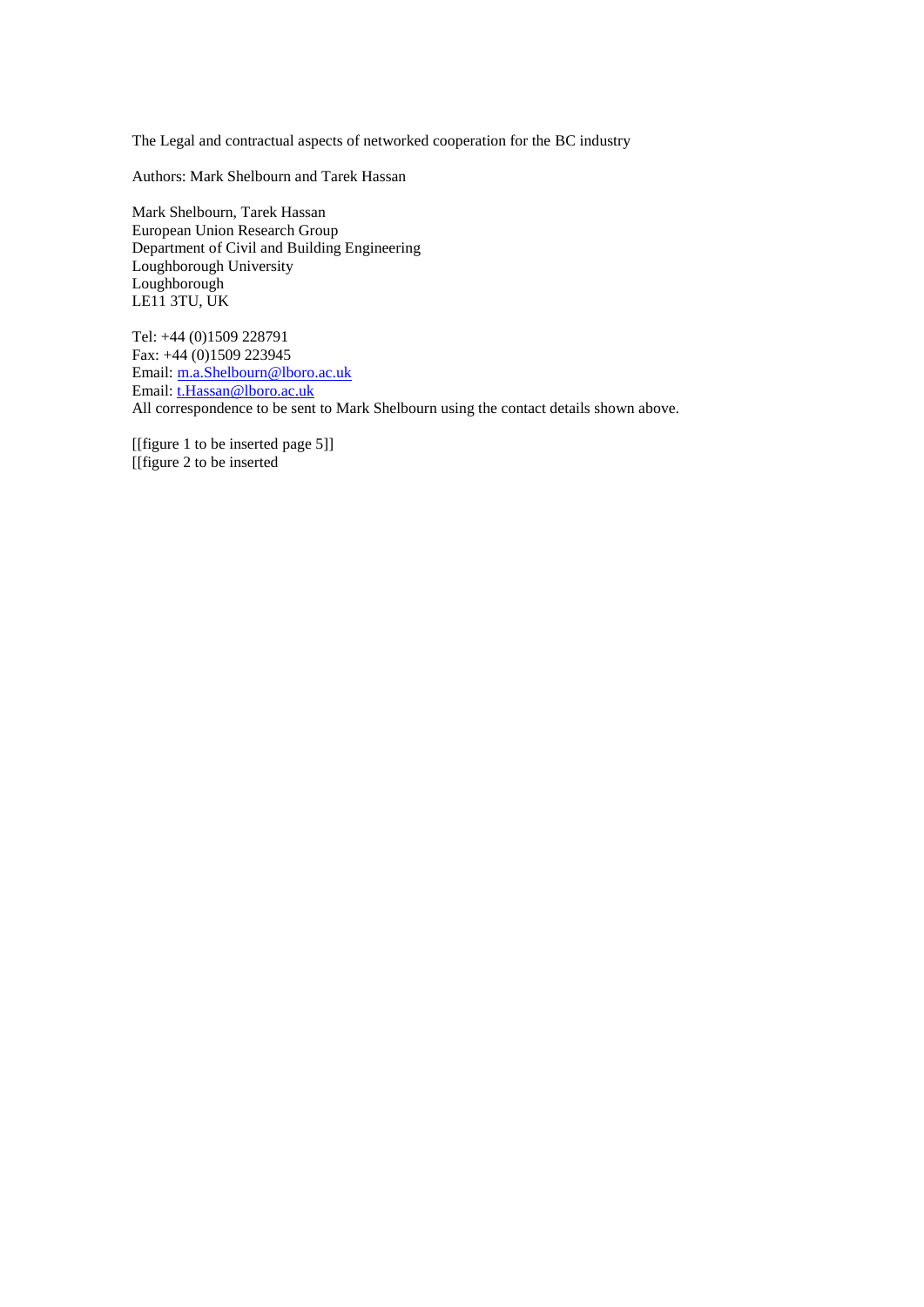The Legal and contractual aspects of networked cooperation for the building and construction industry

#### Abstract

The construction industry is a project-based business bringing together many different organisations to complete a desired goal. The strategic use of Information and Communication Technologies (ICT) has enabled the goal to be completed more effectively. Two issues require addressing, the technology itself and the implementation factors of the technology. Such implementation factors should consider, among other factors, the legal and contractual issues associated with the use of ICT, training requirements and its effects on the organisational culture. To date the legal and contractual issues have not been extensively covered, and it is recognised that the technologies have not been properly covered by any recognised legal and contractual practices. This in turn is threatening to inhibit the growth and prosperity of the use of the technology on construction projects. This paper discusses these legal and contractual issues and describes methods and tools that can be used to enable the growth of technology to be used in a legal and contractually valid environment.

Keywords: Legal, Contracts, Communication, Building & Construction Industry

#### 1. Strategic use of ICT in construction

The construction industry has witnessed unprecedented levels of technological change, the dynamism and rate of which, is growing at an ever-increasing pace [Betts et al, 1991; Betts and Wood-Harper, 1994; Hinks et al, 1997; Aouad et al, 1999]. This situation is still evolving, especially concerning developments in web technology with electronic commerce (eCommerce), through to advanced communication capabilities associated with mobile phones and the advent of wireless application protocol (WAP) technology. In this context, there is a much greater need to manage this technology, especially where these developments can be proven to fundamentally support the core business process [Ward and Griffiths, 1997].

The construction industry has always relied on extensive communications between many different stakeholders involved in a project. These communications have been undertaken using memo's and letters using the fax and postal services. As technology, in particular the use of information and communication technologies (ICT) has become more readily available, the stakeholders in the project have moved more and more into the use of collaborative environments as a means of managing the project communications using electronic transactions. The use of email is one example of how the project has utilised technology to gain more efficient project transactions.

The use of collaborative environments has led to many unanswered questions concerning the legal and contractual issues leading to a lack of trust and confidence associated with the transactions made within the construction project. Two major issues need to be considered concerning the use of ICT in construction. The first of these issues relates to the technology itself, specifically how this can be used (and evaluated) to support the business. This should therefore consider all aspects of this technology, from the initial acquisition costs, through to an assessment of expected benefits and impact on the business strategy. The second of these issues concerns the implementation factors associated with this technology. This should take into account all aspects (and consequences) of introducing technology into the business environment, including the legal and contractual aspects of its use, training requirements and organisational culture. This paper is focusing on the legal and contractual aspects of ICT use in construction.

ICT is widely used in the construction industry, but very few companies use this technology strategically or to its full potential. This is influenced primarily by a general lack of knowledge in Information Systems and ICT developments, particularly with senior managers. This knowledge gap can have a significant impact on organisational performance. Research by Betts et al, [1991], suggested that managers had to be made aware of all issues concerning the use and application of IT, before they could strategically exploit this technology. This was reiterated by Drejer, [1996], who noted that managers should also consider the integration of technology into the strategic management process.

The use of ICT on its own is not a source of competitive advantage, but the strategic use of ICT can allow companies to stay competitive [Bryson and Currie, 1995], the prerequisite of which requires information system and ICT investments to be matched against specific objectives and deliverables.

From an ICT perspective, understanding the exact nature and composition of these needs often affects how the ICT strategy is shaped, understood and accepted by the organisation [Mockler and Dologite, 1995]. This requires the link between business process and ICT to be explored [Hinks et al, 1997], and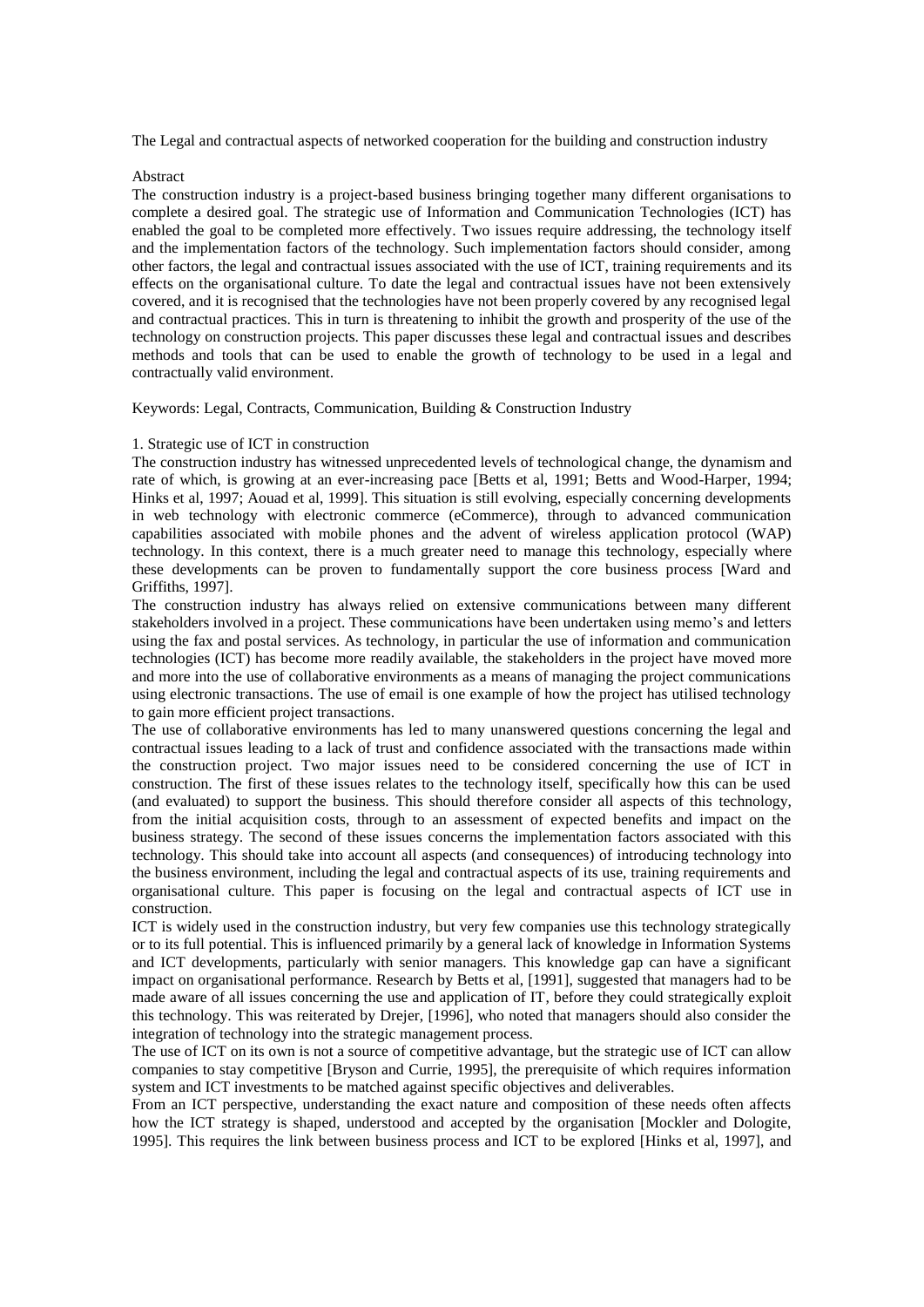may require new strategies for implementing ICT solutions into the workplace [Korac-Boisvert and Kouzmin, 1995].

To enable the strategic use of ICT from the legal and contractual perspective the issues that affect ICT from this perspective need to be part of the overall ICT strategy for the business [Välikangas & Puttonen 2002] & [eLEGAL 2003]. To provide an ICT strategy that includes the legal and contractual issues, these issues need to be identified. This is addressed in the next section.

# 2. Legal and contractual issues affecting ICT in construction

The legal issues arising out of the use of ICT in construction are many [eLEGAL 2001]. The following sections will describe some of the main issues that managers of ICT need to be aware of, to enable the successful use of ICT in a legal and contractually valid manner in their projects. The issues have been deduced from research carried out by a number of RTD projects, some sponsored by national funding bodies and others from the EU.

## 2.1 Validity of Contract Notices

The collaborative nature of construction and engineering projects is reflected in the standard forms of contract, for example the use of the JCT suite of contracts in the UK is prevalent on construction projects. [JCT 1998] By examining standard construction contracts in several EU countries including Finland, France, Germany, Italy, the Netherlands, Slovenia and the UK it was determined that these contracts typically contain obligations on the parties to communicate with one another by serving and receiving specific formal notices [eLEGAL 2001, ICCI 2002]. In order to be contractually valid (and therefore effective) some of these notices are required to be served 'in writing', but in UK law it is still unclear whether an email, or the posting of data to a project website, satisfies the requirement that something be 'in writing' [eLEGAL 2001]. As a minimum, it will be necessary to introduce clauses into contracts which provide that any communication, be it of a notice, certificate or programme, etc., may be made electronically and which provide that the term 'writing' includes electronic communication. [eLEGAL 2001]

## 2.2 Legal Admissibility

In the EU construction sector any kind of document has the potential to be legally admissible. A document for the purposes of the law of evidence is very widely defined as 'anything in which information of any description is recorded'. Therefore potentially any type of electronic communication will be legally admissible in the event of a dispute [Goodwin 2001]. Legal admissibility should not be confused with contractual validity. If a document is legally admissible this means that it will be admitted in evidence, i.e. it will be permitted for it to be put before a court for its consideration. The rules on admissibility are a matter of law and it is not open to the parties to a contract to specify what will and will not be admissible. That is a matter for the court to decide. However, it is open to parties to specify requirements for contractual validity (such as the requirement that a notice be in writing) [Tesei et al. 2001]

The issue here is really one of good practice. Any party wishing to rely on any document, whether electronic or not, can increase the weight likely to be given to such a document by a court of law through demonstrating good practice in its creation and storage.

### 2.3 Agreements with Technology Suppliers

Depending on the level of the technology employed on a project, the technology provider will play a vital role in its success. Where the use of technology is extensive (for example where a third party provides the design, maintenance and hosting of an on-line project collaboration tool, usually an 'Application Service Provider' (ASP)) the performance of the other members of the project team will greatly depend on the performance of that technology supplier [Välikangas & Puttonen 2002].

Therefore, careful attention needs to be given to the question of who is liable for any failure on the part of the technology supplier, as this will inevitably have a knock-on effect on the performance of other members of a project team [Jungemann-Dorner, 2002].

Agreements with technology suppliers need to be carefully drafted to ensure that such liability is properly identified and allocated appropriately.

### 2.4 Agreements between Project Team Members in relation to the use of Technology

The use of new technology changes the way in which project team members communicate. Therefore, there may be a need to formalise the way in which this communication takes place [eLEGAL 2001]. This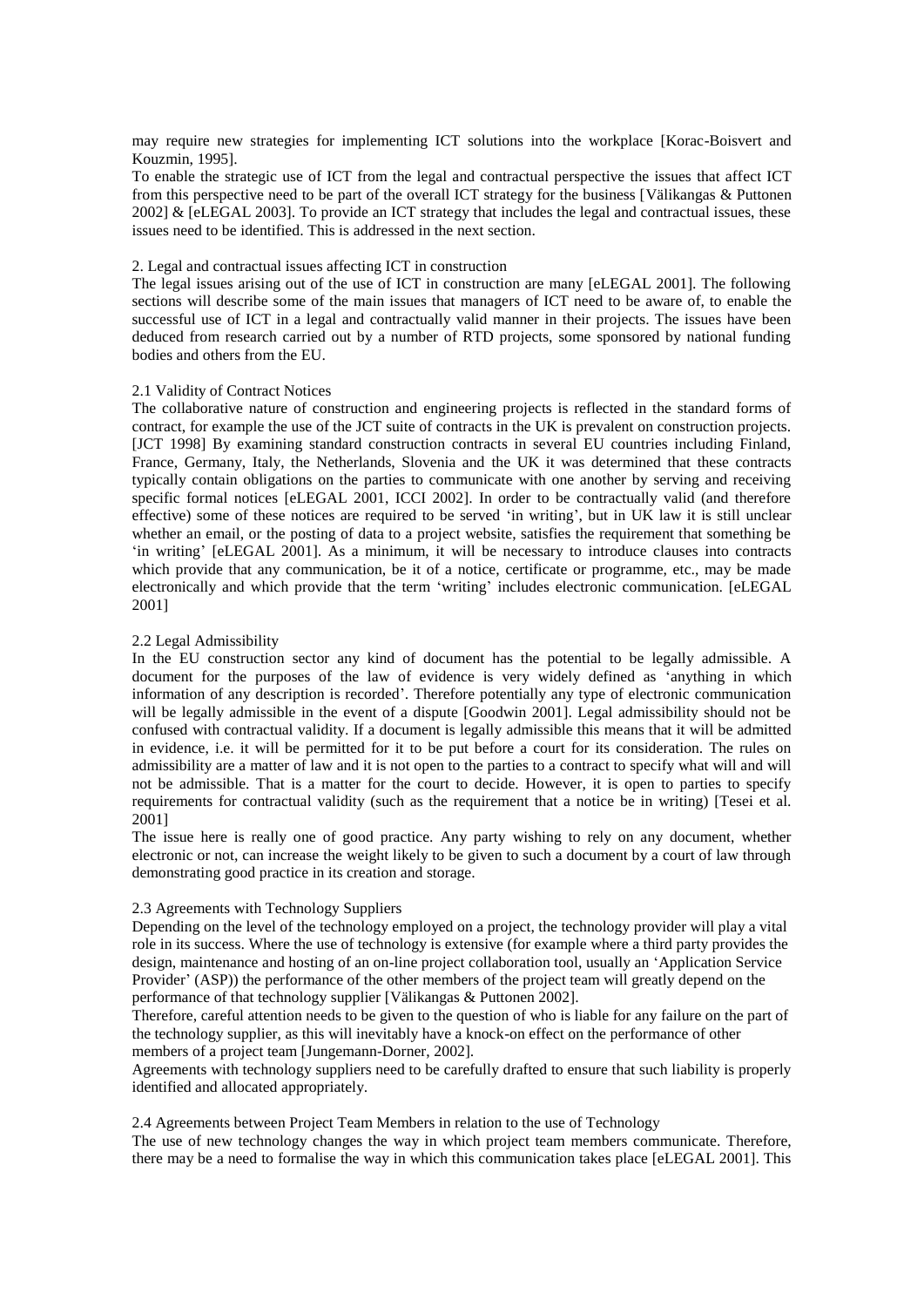may range from simply having an agreed project-wide e-mail protocol to providing addenda and amendments to main contracts and designers' appointment contracts to regulate the use of other kinds of ICT [Shum 2002]. On larger projects there could even be a contract specifically written for the use of ICT. This contract could be the ICT contract that was developed by the eLEGAL project [eLEGAL 2002].

### 2.5 Ownership of and access to Data

With the increasing use of web-based project collaboration, increasing amounts of data will be held centrally on project servers, which may be hosted by a third party. It is important to address who is entitled to have access to this data – not just project communications, i.e. correspondence, drawings, etc., but also to 'meta-data' which is 'data about data' and which can provide information about any project team member's access to, and use of, the project information [Shelbourn et al. 2002].

Where there is extensive use of ICT on a project this issue can and should be addressed in the contracts between the various project participants [eLEGAL 2002].

## 2.6 Intellectual Property Rights (IPRs)

For Architectural, Engineering and Construction businesses copyright is the most important IPR protected by law. In the UK, like many other EU countries no formality such as registration is needed in order for copyright to arise, it is automatically created along with the material itself, e.g. architectural drawing, a model or even the building itself.

In the UK the Copyright Designs and Patents Act 1988 (CDPA) gives the owner of the copyright in a work exclusive rights in relation to it including the right to copy it and adapt it. Section 17(2) of the Act states that copying means reproducing the work in any material form including storing the work by electronic means. The implications for project team members using ICT are clear – downloading copyright material is a potential infringement.

However, by providing designs for use on a project it is likely that designers will be granting an implied licence to members of the project team to use them for the purposes of the project. Furthermore, the designer's appointment will usually deal with this explicitly and contain provisions about copyright in the designer's designs. Typically, the copyright vests in the designer, but the employer is granted a licence to use the design in connection with the project in question [ALIVE 2002].

With Design and Build (turnkey) Contracts, contractors' designs are typically owned by the contractor, with the employer having a licence to use them for the purposes of a project. In cases where the contractor does not carry out the design (i.e. an architect does so on behalf of the employer), the contractor is not allowed to use the designs for any purposes other than the completion of the works [ALIVE 2002].

Designers have expressed concerns about the effect that the Internet and especially on-line project collaboration tools will have on their copyright in their designs. In the EU, the same legal protection is afforded to those seeking to prevent unlawful copying electronically as in the paper world, but the ease with which unlawful copies can be made is dramatically increased when material is made available electronically [ALIVE 2002].

The increased use of electronic transmission of copyright material therefore increases the problem of detection of misuse and enforcement, rather than introducing any novel legal issues.

### 2.7 Data Protection

EU legislation has meant that the way in which an individual's data can be collected and processed is now regulated by statute. This legislation includes: The common law duty of confidentiality; The Human Rights Act 1998; The Data Protection Act 1998; and The Freedom of Information Act [Guardian, ePUBLIC 2003].

The use of ICT on a construction project will often involve the processing of an individual's personal data, for example, the collection of databases of individuals contact details. With few exceptions, the permission of such individuals must be received before their personal data can be processed. Systems need to be put in place to ensure that any necessary permissions are gained from individuals whose data is to be processed, and to ensure that adequate security is provided in relation to that data [Data Protection Act 1998]. A good example of how not to do this is described in the eGOV monitor newsletter [eGOV 2003]. A ground-breaking and controversial attempt at 'joined-up government' which saw departments proactively sharing information on out-of-work teenagers has been suspended pending high-level legal discussions. JobCentre Plus had been supplying data on young people claiming JobSeekers Allowance to the Department for Education and Skills' Connexions scheme on a monthly basis. Connexions is a support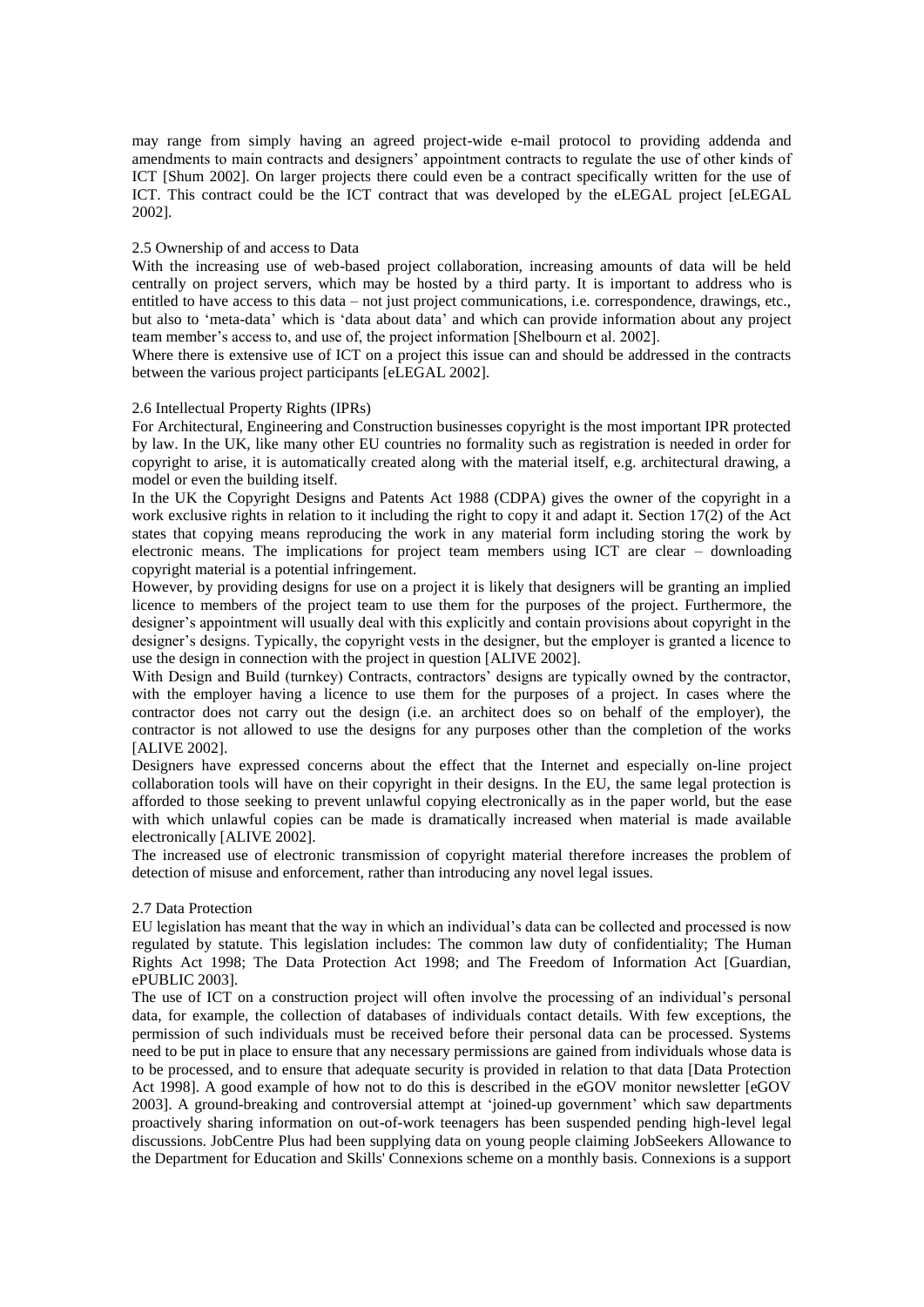service for teenagers in England providing a 'one-stop-shop' for advice and guidance on matters such as careers, recruitment and training, and relies on government agencies sharing information held on clients. Widespread concerns over the data protection and privacy issues behind the scheme have been expressed by many organisations. It has now emerged after receiving advice from Departmental lawyers, JobCentre Plus has voluntarily suspended the arrangements and instructed field staff to stop completing benefit claimant's National Insurance Numbers on Connexions referral forms. The Connexions Service National Unit said last week that the DfES and Department for Work and Pensions were currently reviewing 'the sharing of benefits-related and other information' with their lawyers. 'It is likely that the review will lead to a move to a consent-based system for the exchange of most categories of information', it added, 'although possibly not all.'

It is evident that the construction industry needs to address the issues listed above in order to provide appropriate contractual conditions for the successful operation of collaborative working. The EU-funded project eLEGAL has set out to do this, and its main findings are described in the following sections.

3. Methods and tools to enable legal and contractual validity

To enable many of the legal and contractual barriers for ICT use in construction projects, research sponsored by the EU has produced a number of simple to use tools to enable project based businesses to realise legal and contractual validity of ICT in their projects.

The main track of much of this research is to provide project based businesses (mainly in the construction sector) with a framework for specifying legal conditions and contracts to enable a legally admissible (exclusive) use if ICT in their projects. [eLEGAL 2001a]

The results of the research have provided a clause library, a collection of clauses to support the application of ICTs to business processes, including provisions for different types of project and the variations in national legal and regulatory frameworks across Europe. The clause library provides the knowledge base to a contract configuration tool. This is software that is able to produce ICT contracts for different forms of project based business for construction projects in particular. The various parties defining and negotiating the ICT contract can do so in a collaborative environment known as a 'virtual negotiation room' (VNR). The VNR allows a user of the contract configuration software to download the latest version of the contract, edit it and return it to the VNR over the Internet. The VNR also requires the user to digitally sign each submission to avoid any chance of argument over who sent what and when it was sent.

These type of tools have been developed to help project based businesses in their day-to-day activities. GEODECO, (an Italian Geotechnical engineering company) has used these types of tools as part of their collaboration platform (also provided from EU funded research). The combination of the legal and contractual compliance tools with their collaboration platform has meant that setting up and running virtual organisations (VOs) to tackle a business problem has become much easier [Merz & Mangini 2002]. A graphical representation of a typical VO is shown in figure 1. **[[[Insert Figure 1 Here]]]** 

A typical scenario would involve a user inputting coordinates of a site (by clicking on an interactive GIS map) where they wish to build a structure, and inputting all available information about the soil characteristics and the structure typology. The GEODECO system provides, free of charge, results of a simplified analysis which is useful to establish the real need for a more sophisticated analysis that will be performed off-line through human intervention by experts in the field. Traditionally, a standard contract adapted to the needs of the specific project would be sent to the client for signature. The client would then sign it and send it back to the design office at GEODECO. This process is now facilitated electronically by using the contract configuration and VNR tools described above. Using these tools it is possible for the two parties to negotiate and digitally sign every clause of a consulting contract, and still ensuring that remote consulting activities do not differ from traditional 'contact-based' consulting. Digital signatures on the relevant documents, also ensure the necessary tracking and consequent liability from the consultant's side. All contractual issues are finalised using these types of tools in a very short time, which is crucial for services which may be required at very short notice.

4. Are the legal and contractual issues being implemented in IST RTD activities

Having described how legal and contractual validity for transactions using ICT on construction projects can be achieved using the tools and methods described in section 3, the question to now consider is: are these or similar tools being implemented in RTD activities in the construction domain.

Research has focused on analysing and synthesising the results of EU and National research projects providing collaborative working technologies to all project stakeholders on construction projects. A more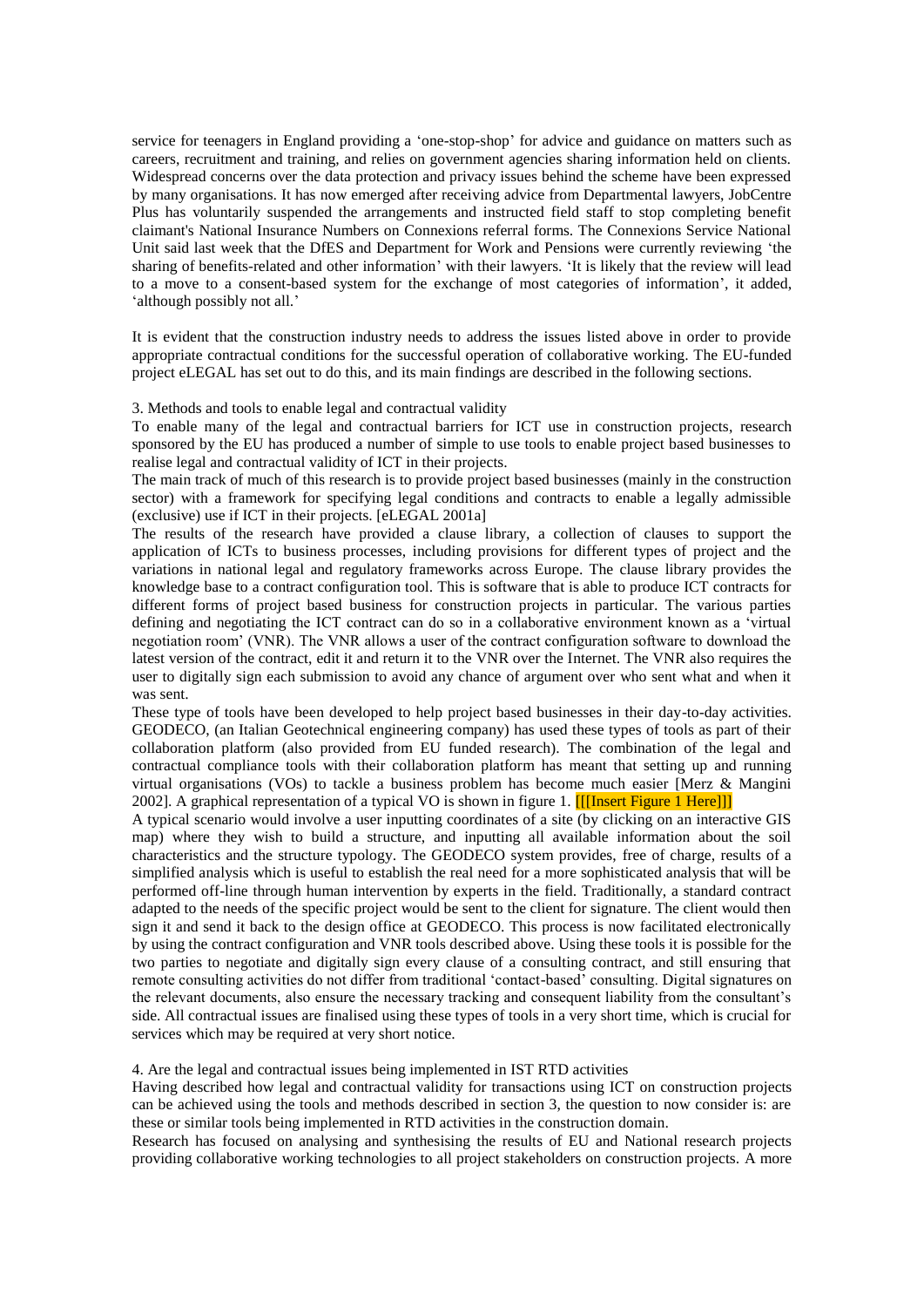targeted study has determined whether 8 key legal and contractual issues are being considered in RTD tools and software. The 8 key issues are:

- (a) Electronic / digital signatures these allow a recipient of a piece of information to know when the information arrived and who has sent it, and to check whether the information has been changed since it was sent;
- (b) Digital notaries these provide a time stamping service, proving the existence of a piece of information at a particular time. These are often used in conjunction with an electronic / digital signature;
- (c) ICT contracts these describe the ICT use and supporting environment in which all parties involved in a project must comply with to enable the effective use of ICT;
- (d) ASP contract these are contracts between an ASP and a client, and the ASP and the other stakeholders involved within a project. The ASP sets up and manages services on behalf of the client, providing facilities and functionality for all project participants;
- (e) End user licences these are determined by the ASP and the end users of the ASP's services. They typically contain information on permitted use of the ASP's services by the end users, a method of granting access to the services, training for users, IPR and confidentiality conditions, and limits on liability;
- (f) IPR issues of information this describes the rights to the information contained within the project for the different stakeholders involved within the project. Many different levels of rights to access will exist that must be managed by the ICT contained within the project;
- (g) AEC objects the increased use of 'object' technology within construction projects has raised a number of legal and contractual issues. These include ownership, access, change rights, accuracy and management of these objects; and
- (h) Legal infrastructure the legal and contractual issues highlighted above need an infrastructure associated with them to enable them to be achieved. This issue measures how much the ICCI member projects have contributed to an infrastructure.

To determine at what level each of these legal and contractual issues has been integrated into RTD developments a number of projects have been recognised as appropriate for this purpose. There are 7 EU funded and 2 national funded projects for consideration. Each of the projects were given a score of between 0 and 4 for their recognition and use of the legal and contractual aspects in their developments. The scoring levels were:

- 4 deployed in the industry / commercial context
- 3 prototyped / RTD demonstrator
- 2 made a contribution to the research area formal models etc
- 1 studied / conceptually considered
- 0 not addressed

A matrix was devised to show the legal and contractual issues along the top with the 9 projects down the side. The individual scores are shown in the central cells of the matrix. The matrix can be seen in figure 2. [[[Insert Figure 2 here]]] The results are also shown in figure 2, and more detailed information on the matrix can be found in ICCI [2003]. The implications of the results can be summarised as:

- The AEC objects issue was the first in the list of resources dedicated to it by the projects, as this was the project that had the highest scores in the matrix;
- There were tools and methods that had been 'deployed in the industry / commercial context' in 3 of the issues, electronic signatures, ICT contracts, and ASP contracts. In the ASP contracts issue there were three different deployments from three different projects studied;
- Although the legal infrastructure issue was ranked second in the results, along with ASP contracts, there was no deployment in the industry / commercial context scores, with only a single prototype / RTD demonstrator being developed by of the projects. This is immediately an issue that requires further study;
- Towards the end of the results came the ICT contracts and IPR issues of information issues. They were ranked  $5<sup>th</sup>$  equal. However in the ICT contracts there is an industrial deployment from one of the projects and 3 RTD demonstrators / prototypes, so although not many projects addressed this issue, those that did developed technology that can be readily used by the industry;
- The issue of the use of end user licences was ranked  $7<sup>th</sup>$  in the results, but there was an RTD / prototype made available by one of the projects;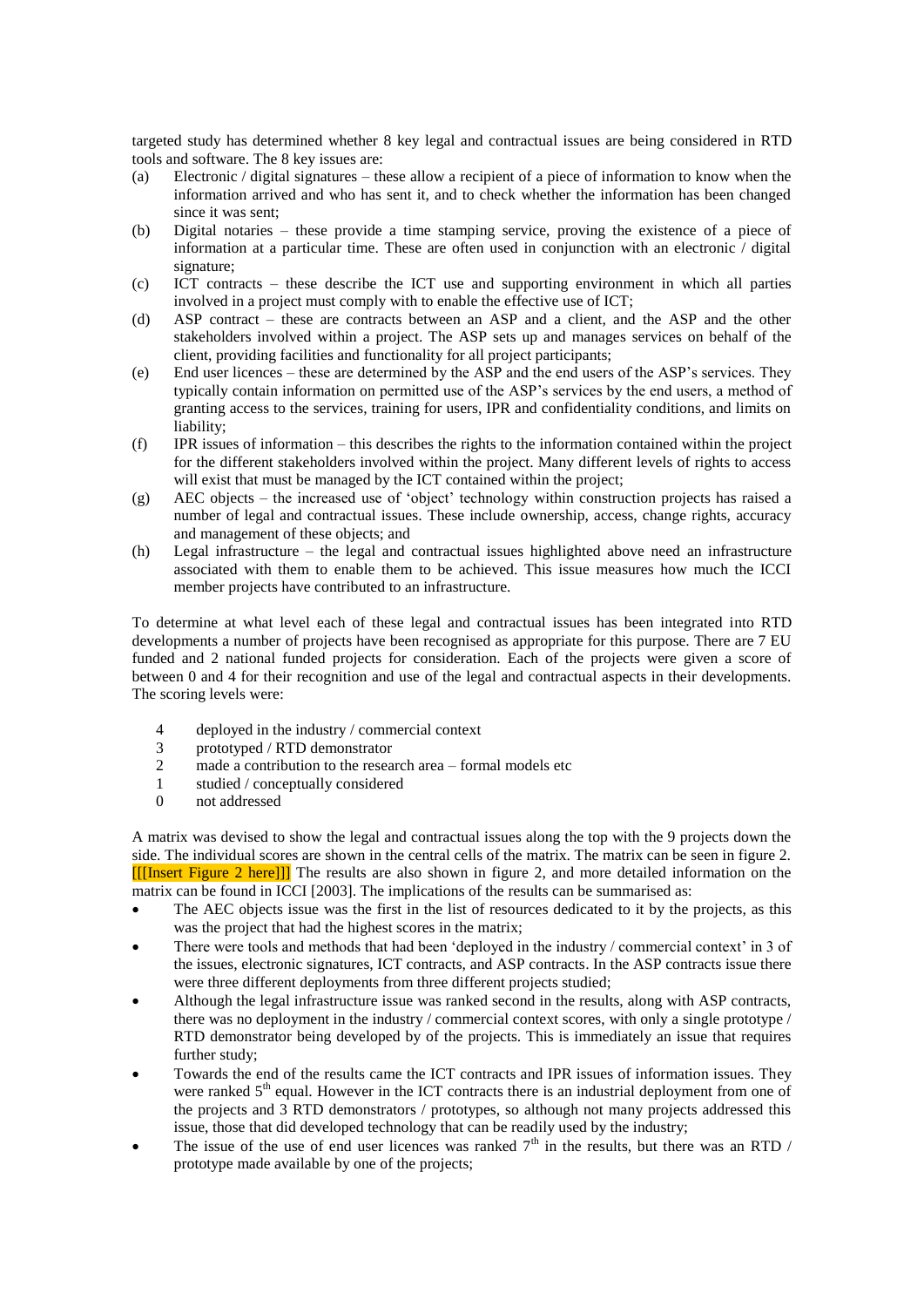The digital notaries issue was the one with the least score, but again there was an RTD / demonstrator available for organisations that wish to begin to trial its use in their day-to-day workings with electronic transactions;

To summarise the results have shown that there is a commercial product available for the use of electronic signatures, ICT contracts, or ASP contracts directly from the projects studied in this exercise. There are prototypes available for users to test and possibly integrate into their day-to-day working in all of the other legal and contractual issues studied. The number of projects that carried out research into each of the legal and contractual issues differed significantly. For example the area of legal AEC objects although researched by all projects, does not have commercially available tools to use to overcome the legal barriers to the wider uptake of AEC objects [ICCI 2003]. However, it should be noted that even though there are commercial products available for all of the legal and contractual issues researched, the development of a complete legal framework to enable the use of ICT on construction projects has yet to be fully realised. This is one of a number of areas that requires further research. These areas are discussed in the next section.

### 5. Future RTD activities for legal and contractual issues

The acceptance of the legal accountability of electronic transactions is an area where all stakeholders of the project have to be in agreement. Having transactions that a user has trust and confidence in the use of ICT for electric transactions will be a real benefit to the project. This can in turn lead to increased quality and profitability of the finished product. Assessing and fully addressing the IPR, security, privacy, and ownership implications of electronic data will have to be defined in contractual aspects of the project.

The development of comprehensive online smart contract configuration tools to enable the editing of contracts from the negotiation to the final process of digitally signing the contract will play a major part in addressing the IPR, security, etc issues. These tools should also provide support for assigning and defining contractual liabilities, including the liabilities of the partners in relation to the accessibility of electronic data as part of these contract definition tools.

It is widely acknowledged that object-model based ICT will be the flavour of future ICT developments for the construction industry, [ROADCON, 2003] however, the legal issues of using these '*objects*', i.e. their specification in the ICT contract for example, still needs to be further researched to be fully understood. Such legal issues would include the ownership of the object, stakeholders who have the rights to view, manipulate or delete the objects.

Virtual identity management is the next progression to allow document validation, in such a way that it is possible to guarantee the author identity of a document. This ensures that no changes have been carried out to the original when they should not have been. The identification and clarification of the benefits of addressing the legal and contractual aspects of using the digital signature and notary technology in any country is also a big challenge for future research.

Digital rights management (DRM) systems that restrict the use of digital files in order to protect the interests of copyright holders are also needed. DRM technologies should be developed to control file access (number of views, length of views), altering, sharing, copying, printing, and saving. These technologies may be developed to be contained within the operating system, program software, or in the actual hardware of a device.

Trust models need to be used to assign different levels of trust to different stakeholders within the project dependent upon the nature of the transaction taking place between the stakeholders using the ICT. Transaction monitors should be used to monitor the flow of electronic information and documentation to ensure that they meet the pre-defined levels of legal validity, e.g. it conforms to the terms of the clauses set out in the ICT contract, the level of security, e.g. the level of digital signature required, and the amount of trust from the party that has sent the information.

# 6. Conclusions

The paper began by describing research that has highlighted the importance of the strategic use of ICT on construction projects. To summarise this research by Betts et al, [1991]; Betts, [1992]; Barrett et al, [1995]; Venegas and Alarcón, [1997]; Tan, [1996]; Rockart et al, [1996], indicates that IT can offer many strategic advantages, facilitate new ways of managing, and develop new business opportunities. However, Mata et al, [1995], identified that technical and managerial IT skills were needed to facilitate, deliver, and sustain this competitive advantage. Organisations must therefore have sufficient capacity-building measures embedded into their business strategy to accommodate these issues, but this must be tempered with the knowledge that operatives will need to be trained to use this technology appropriately.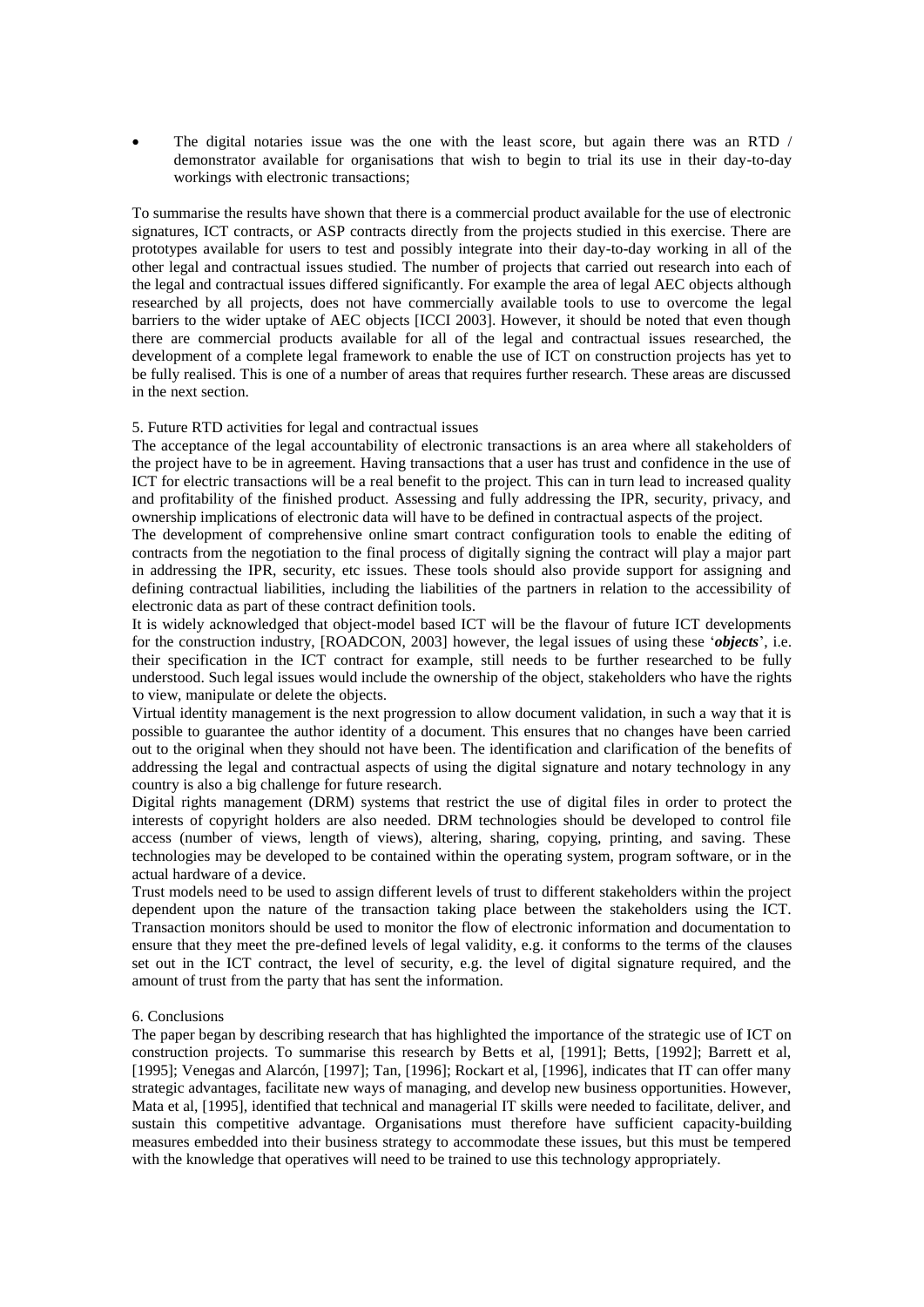A barrier to the strategic use of this ICT on construction projects was identified as being the legal and contractual issues by the eLEGAL project. Studies identified that the legal and contractual use of ICT was not covered by in traditional construction contracts in a number of EU countries. A brief summary of the legal and contractual issues that require studying to enable the strategic use of ICT to continue has been described. Solutions developed by the eLEGAL project that include tools to enable the online negotiation and signing of contracts by stakeholders in a construction project, with no legal experience have been described.

Research into the use of these tools has also been discussed. The results show that solutions (some of them being commercial products, but many being RTD demonstrators / prototypes) are available to the industry to enable the legal and contractual issues identified to no longer be a barrier for certain aspects of ICT use on construction projects.

From the conclusions of these results a number of new research areas have been identified. These include the development of complete legal infrastructure that incorporates virtual identity management, transaction monitors and trust models as new research areas to compliment the ones already identified and described in this paper.

#### Acknowledgements

The authors wish to acknowledge the European Commission for their continued support, and our gratitude and appreciation to all the ALIVE, eLEGAL and ICCI project partners for their contributions to these projects and this paper.

More information on the eLEGAL projects results, including document and software downloads can be found at their website: [http://cic.vtt.fi/projects/elegal/public.html.](http://cic.vtt.fi/projects/elegal/public.html)

### References

ALIVE (2002). Deliverable D13: Intellectual & Industrial Property Rights Legal Issues report. ALIVE: Advanced Legal Issues in Virtual Enterprises, IST-2000-25459, pp.38

Aouad, G, et al. (1999). Technology Management of IT in Construction: A Driver or an Enabler? Logistics Information Management Journal, Vol. 12, Part 1/2, pp 130-137

Barrett, P, et al. (1995). Cultivating Continuous Improvements in Facilities Management, COBRA '95 First RICS Construction and Building Research Conference, Heriot-Watt University, UK, Vol. 2, pp 1-15 Betts, M (1992). How Strategic is Our Use of Information Technology in the Construction Sector, International Journal of Construction Information Technology, Vol. 1, No. 1, pp 79-97

Betts, M, et al. (1991). Strategies for the Construction Sector in the Information Technology Era, Journal of Construction Economics and Management, Vol. 9, Part 6, pp 509-528

Betts, M & Wood-Harper, T (1994). Reengineering Construction: A New Management Research Agenda, Journal of Construction Economics and Management, Vol. 12, pp 551-556

Bryson, C & Currie, W (1995). IT Strategy – Formal Rational Orthodoxy or Contingent Adhocracy? Omega-International Journal of Management Science, Vol. 23, Part 6, pp 677-689

Data Protection Act (1998), see [http://www.hmso.gov.uk/acts/acts1998/19980029.htm.](http://www.hmso.gov.uk/acts/acts1998/19980029.htm)

Drejer, A (1996). Frameworks for the Management of Technology: Towards a Contingent Approach, Journal of Technology Analysis and Strategic Management, Vol. 8, Part 1, pp 9-20

eGOV (2003). Data sharing runs into legal minefield. Article in the eGOVmonitor weekly online newsletter from the 8<sup>th</sup> September 2003 edition.

eLEGAL (2001). Deliverable D11: State-of-the-art Assessment, eLEGAL: Specifying Legal Terms of Contract in ICT Environment, IST-1999-20570

eLEGAL (2001a). Deliverable D13: User Requirements for Legal Support, eLEGAL: Specifying Legal Terms of Contract in ICT Environment, IST-1999-20570

eLEGAL (2002). Deliverable D31: Specification of ICT support tools. eLEGAL: Specifying Legal Terms of Contract in ICT Environment, IST-1999-20570

eLEGAL (2003). Deliverable D42: Guidelines and migration strategy. eLEGAL: Specifying Legal Terms of Contract in ICT Environment, IST-1999-20570

Goodwin, P (2001). Effective integration of IT in construction – a partners in innovation project final report. The Building Centre Trust

Guardian, ePUBLIC (2003). Get those staff up to standard, article published in the ePUBLIC supplement of the Guardian newspaper in the UK,  $8<sup>th</sup>$  October 2003, pp. 11-18

Hinks, J, et al. (1997). IT and the Design and Construction Process: A Conceptual Model of Co-Maturation, International Journal of Construction Information Technology, Vol. 5, No. 1, pp 1-25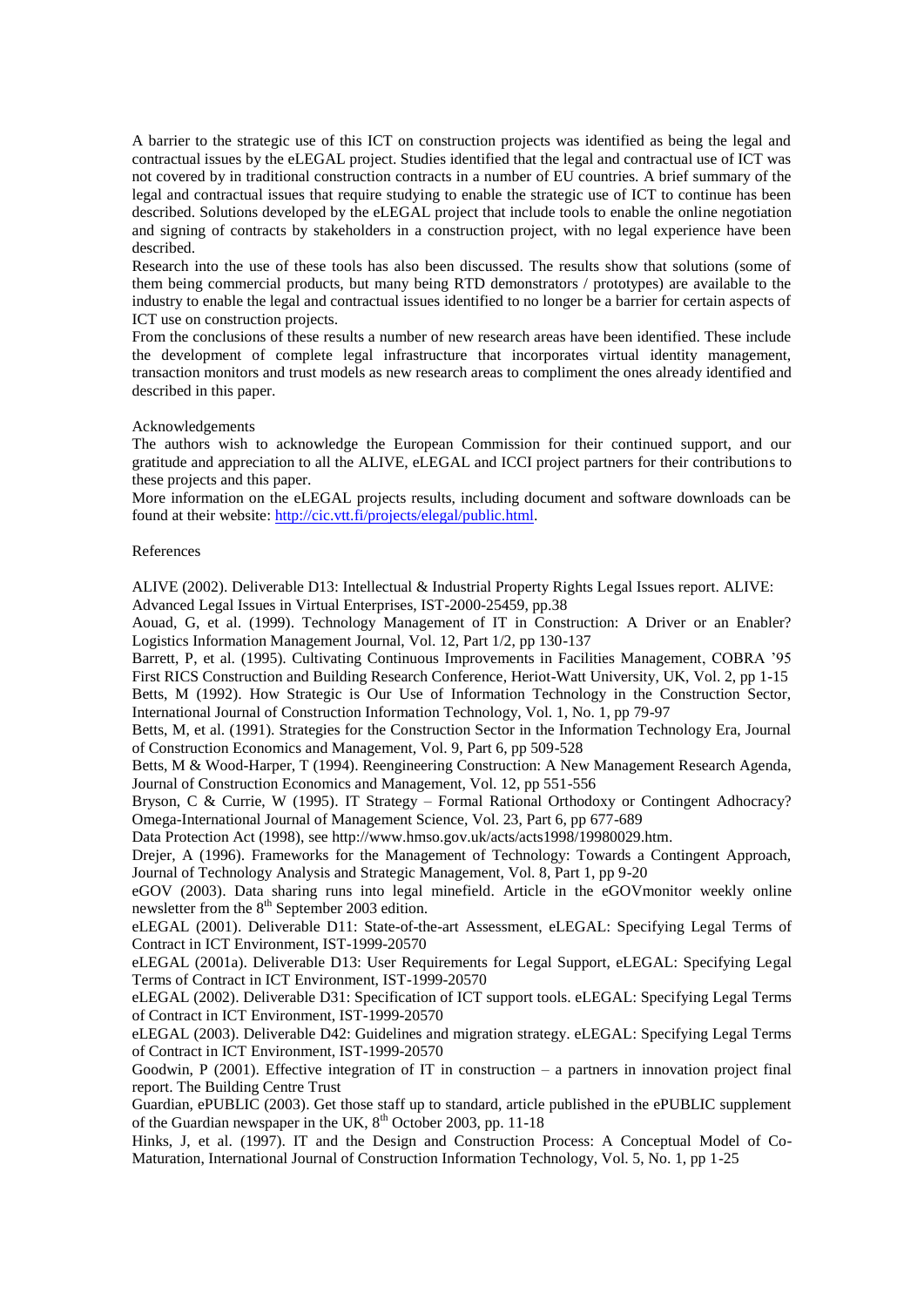ICCI (2002). Deliverable D41: State-of-the-art review on legal and contractual issues for ICT in construction, ICCI project IST-2001-33022

ICCI (2003). Deliverable D42 (issue 2): Identification of the potential Legal and Contractual gaps and problems within the cluster projects, ICCI project IST-2001-33022

Joint Contracts Tribunal (JCT) (1998). Standard Form of Building Contract, 1998 Edition: RIBA Publications, London

Jungemann-Dorner, M. (2002). Open Contracting TransActions in the New Economy (OCTANE project). Proceedings of the eLEGAL 2002 European Conference on Legal Aspects of ICT Application in Project-Based Business, 3-4<sup>th</sup> October 2002, Loughborough University, UK

Korac-Boisvert, N & Kouzmin, A (1995). IT Development – Methodology Overload or Crisis?, Science Communication Journal, Vol. 17, Part 1, pp 57-89

Mata, F.J, et al. (1995). Information Technology and Sustained Competitive Advantage: A Resource-Based Analysis, MIS Quarterly, Vol. 19, No. 4, pp 487-505

Merz, M & Mangini, M (2002). eContractng and remote engineering consulting services. Proceedings of the eLEGAL 2002 European Conference on Legal Aspects of ICT Application in Project-Based Business, 3-4<sup>th</sup> October 2002, Loughborough University, UK

Mockler, R & Dologite, D (1995). Easing Information Technology Across Cultural Boundaries – A Contingency Perspective, International Journal of Computer Applications in Technology, Vol. 8, Part 3-4, pp 145-162

ROADCON (2003). Deliverable D52 'Construction ICT Roadmap' from the ROADCON project – IST-2001-37278.

Rockart, J.F, et al. (1996). Eight Imperatives for the New IT Organization, Sloan Management Review, Vol. 38, Fall, pp 43-55

Shelbourn, M., et al. (2002). A review of the legal and contractual issues for the use of ICT in construction. Proceedings of the eLEGAL 2002 European Conference on Legal Aspects of ICT Application in Project-Based Business, 3-4<sup>th</sup> October 2002, Loughborough University, UK

Shum, A. (2002). Legal Concerns by Hong Kong Building Professionals in Adopting e-project Management. Proceedings of the eLEGAL 2002 European Conference on Legal Aspects of ICT Application in Project-Based Business, 3-4<sup>th</sup> October 2002, Loughborough University, UK

Tan, R. (1996). Information Technology and Perceived Competitive Advantage: An Empirical Study of Engineering Consulting Firms in Taiwan, Construction Management and Economics Journal, Vol. 14, Part 3, pp 227-240;

Tesei, G., et al. (2001). Electronic Contracting in the Construction Industry. Proceedings of the eBusiness – eWork Conference, Venice, October 2001, pp 595-601

Venegas, P & Alarcón, L (1997). Selecting Long-Term Strategies for Construction Firms, Journal of Construction Engineering and Management, Vol. 123, Part 4, pp 388-398

Välikangas, P. & Puttonen, J. (2002). End User View of ICT and Contracts in Virtual Enterprises. Proceedings of the eLEGAL 2002 conference, Loughborough, October 2002. Proceedings of the eLEGAL 2002 European Conference on Legal Aspects of ICT Application in Project-Based Business, 3- 4 th October 2002, Loughborough University, UK

Ward, J & Griffiths, P (1997). Strategic Planning for Information Systems, John Wiley and Sons, Chichester, UK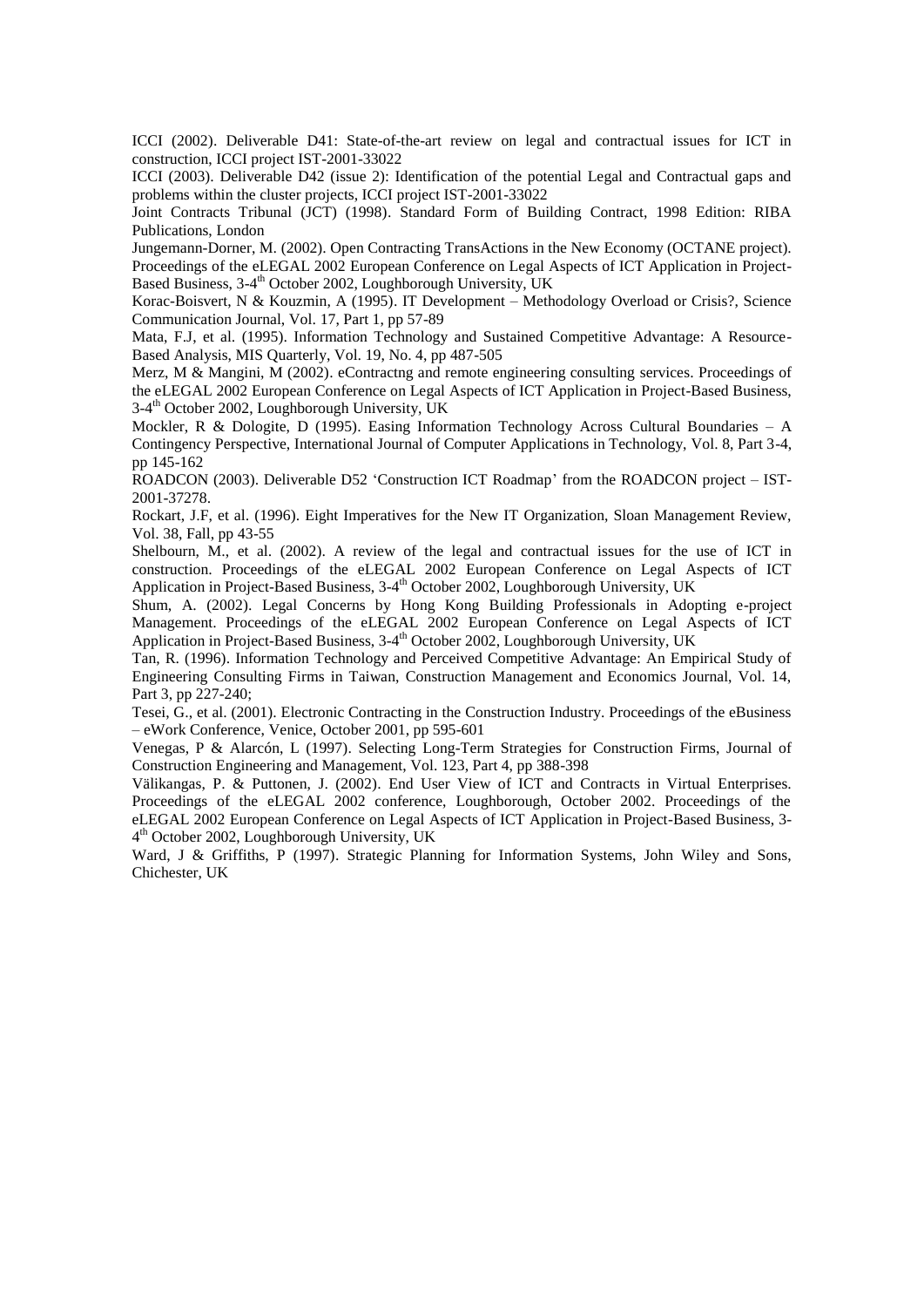

Figure 1: Graphical representation of the GEODECO's use of the eLEGAL tools for online contracting [Merz & Mangini 2002]